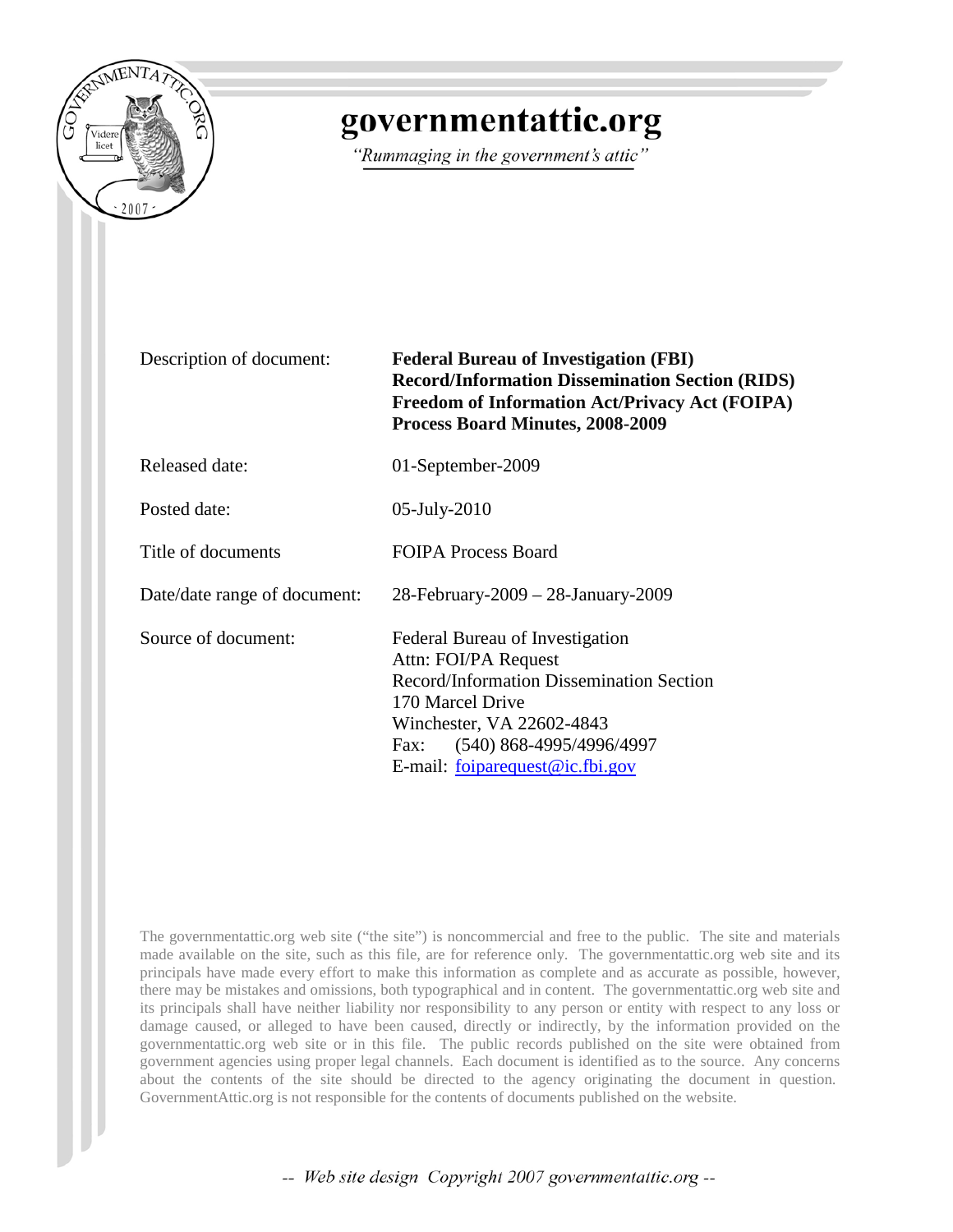U.S. **Department of Justice** 



**Federal Bureau of Investigation** 

*Washington, D.C 20535* 

September 1, 2009

#### Subject: RIDS FOIPA PROCESS BOARD MINUTES (JANUARY 2007 TO PRESENT)

FOIPA No. 1133330- 000

The enclosed documents were reviewed under the Freedom of Information/Privacy Acts (FOIPA), Title 5, United States Code, Section 552/552a. Deletions have been made to protect information which is exempt from disclosure, with the appropriate exemptions noted on the page next to the excision. In addition, a deleted page information sheet was inserted in the file to indicate where pages were withheld entirely. The exemptions used to withhold information are marked below and explained on the enclosed Form OPCA-16a:

| Section 552        |                    | Section 552a     |
|--------------------|--------------------|------------------|
| $\square$ (b)(1)   | $\square(b)(7)(A)$ | $\square$ (d)(5) |
| $\boxtimes$ (b)(2) | $\square(b)(7)(B)$ | $\square(j)(2)$  |
| $\square$ (b)(3)   | $\square(b)(7)(C)$ | $\square$ (k)(1) |
|                    | $\square(b)(7)(D)$ | $\square(k)(2)$  |
|                    | $\square(b)(7)(E)$ | $\square$ (k)(3) |
|                    | $\square(b)(7)(F)$ | $\square$ (k)(4) |
| $\square(b)(4)$    | $\square(b)(8)$    | $\square$ (k)(5) |
| $\square$ (b)(5)   | $\square(b)(9)$    | $\square$ (k)(6) |
| $\mathbb{Z}(b)(6)$ |                    | $\square$ (k)(7) |

**10 pages** were reviewed and **10 pages** are being released.

- $\Box$  Document(s) were located which originated with, or contained information concerning other Government agency(ies) [OGA]. This information has been:
	- $\Box$  referred to the OGA for review and direct response to you.
	- $\Box$  referred to the OGA for consultation. The FBI will correspond with you regarding this information when the consultation is finished.

181 You have the right to appeal any denials in this release. Appeals should be directed in writing to the Director, Office of Information Policy, U.S. Department of Justice, 1425 New York Ave ., NW, Suite 11050, Washington, D.C. 20530-0001. Your appeal must be received by OIP within sixty (60) days from the date of this letter in order to be considered timely. The envelope and the letter should be clearly marked "Freedom of Information Appeal" Please cite the FOIPA Request Number assigned to your request so that it may be easily identified.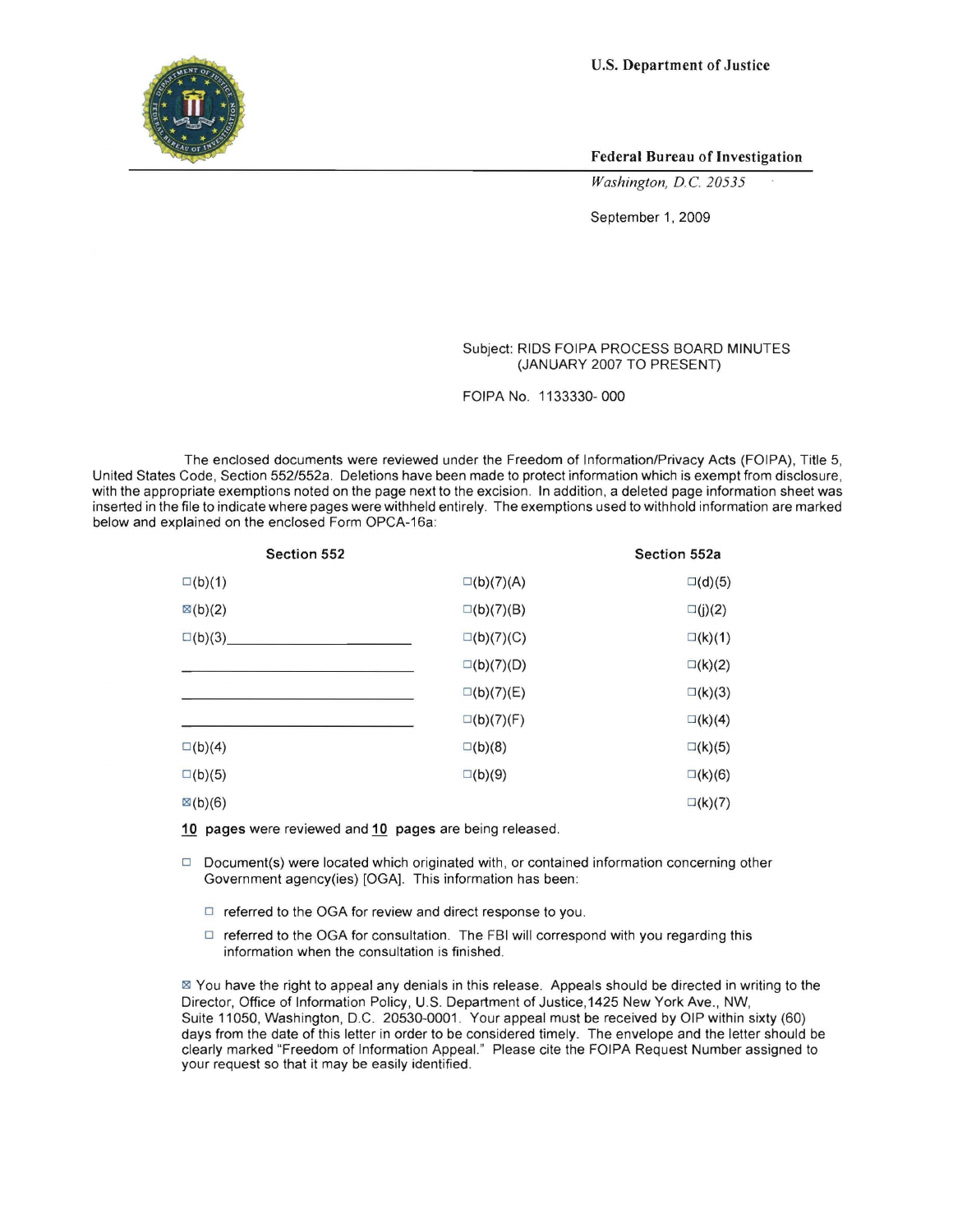$\Box$  The enclosed material is from the main investigative file(s) in which the subject(s) of your request was the focus of the investigation. Our search located additional references, in files relating to other individuals, or matters, which may or may not be about your subject(s). Our experience has shown, when ident, references usually contain information similar to the information processed in the main file(s). Because of our significant backlog, we have given priority to processing only the main investigative file(s). If you want the references, you must submit a separate request for them in writing, and they will be reviewed at a later date, as time and resources permit.

 $18$  See additional information which follows.

Sincerely yours,

David M. Hardy Section Chief Record/Information Dissemination Section Records Management Division

Enclosure(s)

Enclosed are excised copies of RIDS FOIPA Process Board Minutes within the time frame you specified.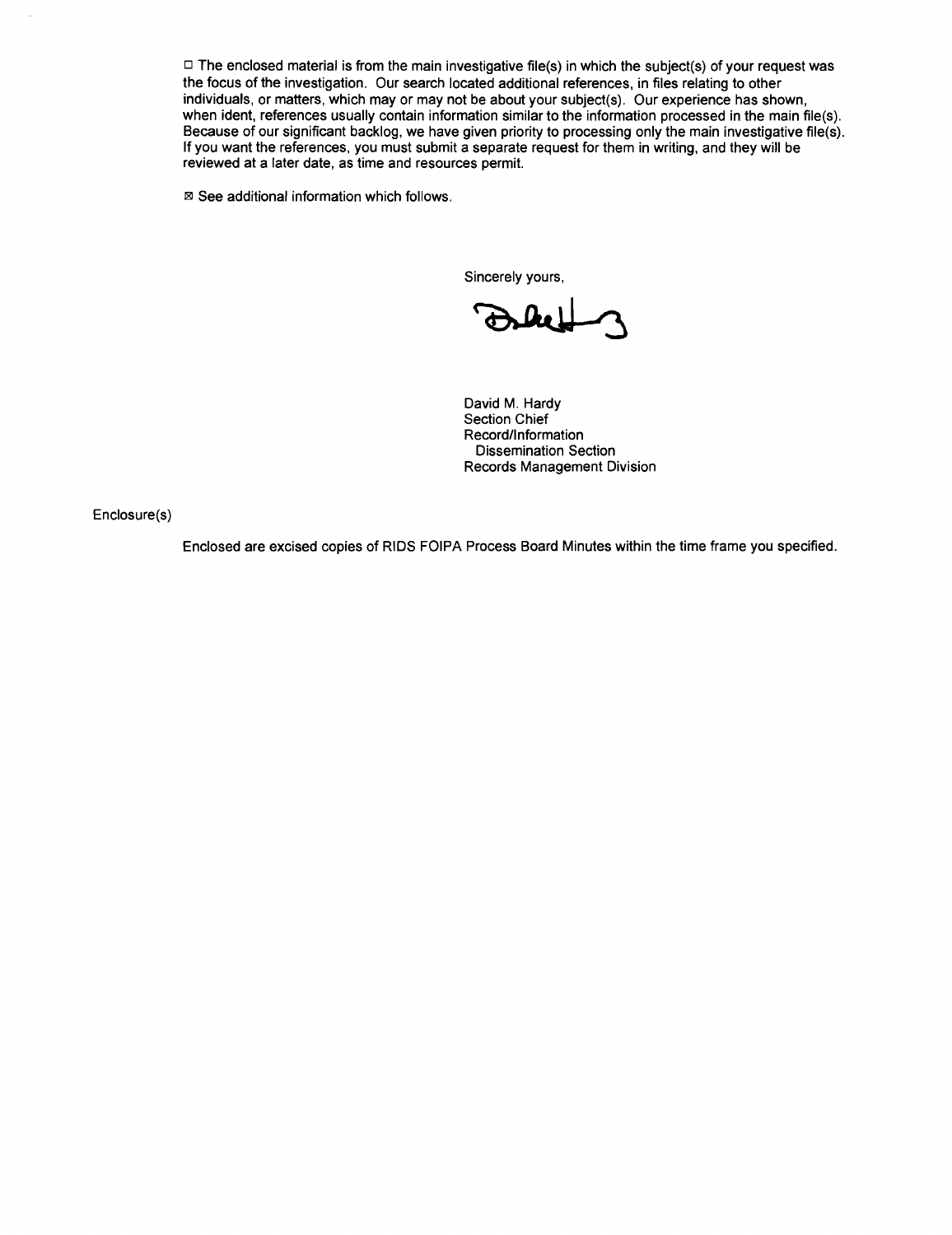#### EXPLANATION OF EXEMPTIONS

#### SUBSECTIONS OF TITLE 5, UNITED STATES CODE, SECTION 552

- $(b)(1)$  (A) specifically authorized under criteria established by an Executive order to be kept secret in the interest of national defense or foreign policy and (B) are in fact properly classified to such Executive order;
- $(b)(2)$  related solely to the internal personnel rules and practices of an agency;
- (b)(3) specifically exempted from disclosure by statute (other than section 552b of this title), provided that such statute(A) requires that the matters be withheld from the public in such a manner as to leave no discretion on issue, or (B) establishes particular criteria for withholding or refers to particular types of matters to be withheld;
- (b)(4) trade secrets and commercial or financial information obtained from a person and privileged or confidential;
- (b)(5) inter-agency or intra-agency memorandums or letters which would not be available by law to a party other than an agency in litigation with the agency;
- (b)( 6) personnel and medical files and similar files the disclosure of which would constitute a clearly unwarranted invasion of personal privacy;
- (b )(7) records or information compiled for law enforcement purposes, but only to the extent that the production of such law enforeement records or information ( A ) could be reasonably be expected to interfere with enforcement proceedings, ( B ) would deprive a person of a right to a fair trial or an impartial adjudication, ( C ) could be reasonably expected to constitute an unwarranted invasion of personal privacy, ( 0 ) could reasonably be expected to disclose the identity of confidential source, including a State, local, or foreign agency or authority or any private institution which furnished information on a confidential basis, and, in the ease ofreeord or information compiled by a criminal law enforcement authority in the course of a criminal investigation, or by an ageney conducting a lawful national security intelligence investigation, information furnished by a confidential source, ( E ) would disclose techniques and procedures for law enforcement investigations or prosecutions, or would disclose guidelines for law enforcement investigations or prosecutions if such disclosure could reasonably be expected to risk circumvention of the law, or ( F ) could reasonably be expected to endanger the life or physical safety of any individual;
- (b )(8) contained in or related to examination, operating, or condition reports prepared by, on behalf of, or for the use of an agency responsible for the regulation or supervision of financial institutions; or
- (b )(9) geological and geophysical information and data, including maps, concerning wells.

#### SUBSECTIONS OF TITLE 5, UNITED STATES CODE, SECTION 552a

- (d)(5) information compiled in reasonable anticipation of a civil action proceeding;
- 0)(2) material reporting investigative efforts pertaining to the enforcement of criminal law including efforts to prevent, control, or reduce crime or apprehend criminals;
- (k)( 1) information which is currently and properly classified pursuant to an Executive order in the interest of the national defense or foreign policy, for example, information involving intelligence sources or methods;
- (k)(2) investigatory material compiled for law enforcement purposes, other than criminal, which did not result in loss of a right, benefit or privilege under Federal programs, or which would identify a source who furnished information pursuant to a promise that hislheridentity would be held in confidence;
- (k)(3) material maintained in connection with providing protective services to the President of the United States or any other individual pursuant to the authority of Title 18, United States Code, Section 3056;
- $(k)(4)$  required by statute to be maintained and used solely as statistical records;
- (k)(5) investigatory material compiled solely for the purpose of determining suitability, eligibility. or qualifications for Federal civilian employment or for access to classified information, the disclosure of which would reveal the identity of the person who furnished information pursuant to a promise that his/her identity would be held in confidence;
- (k)(6) testing or examination material used to determine individual qualifications for appointment or promotion in Federal Government service the release of which would compromise the testing or examination process;
- (k)(7) material used to determine potential for promotion in the armed services, the disclosure of which would reveal the identity of the person who furnished the material pursuant to a promise that his/her identity would be held in confidence.

FBI/DOJ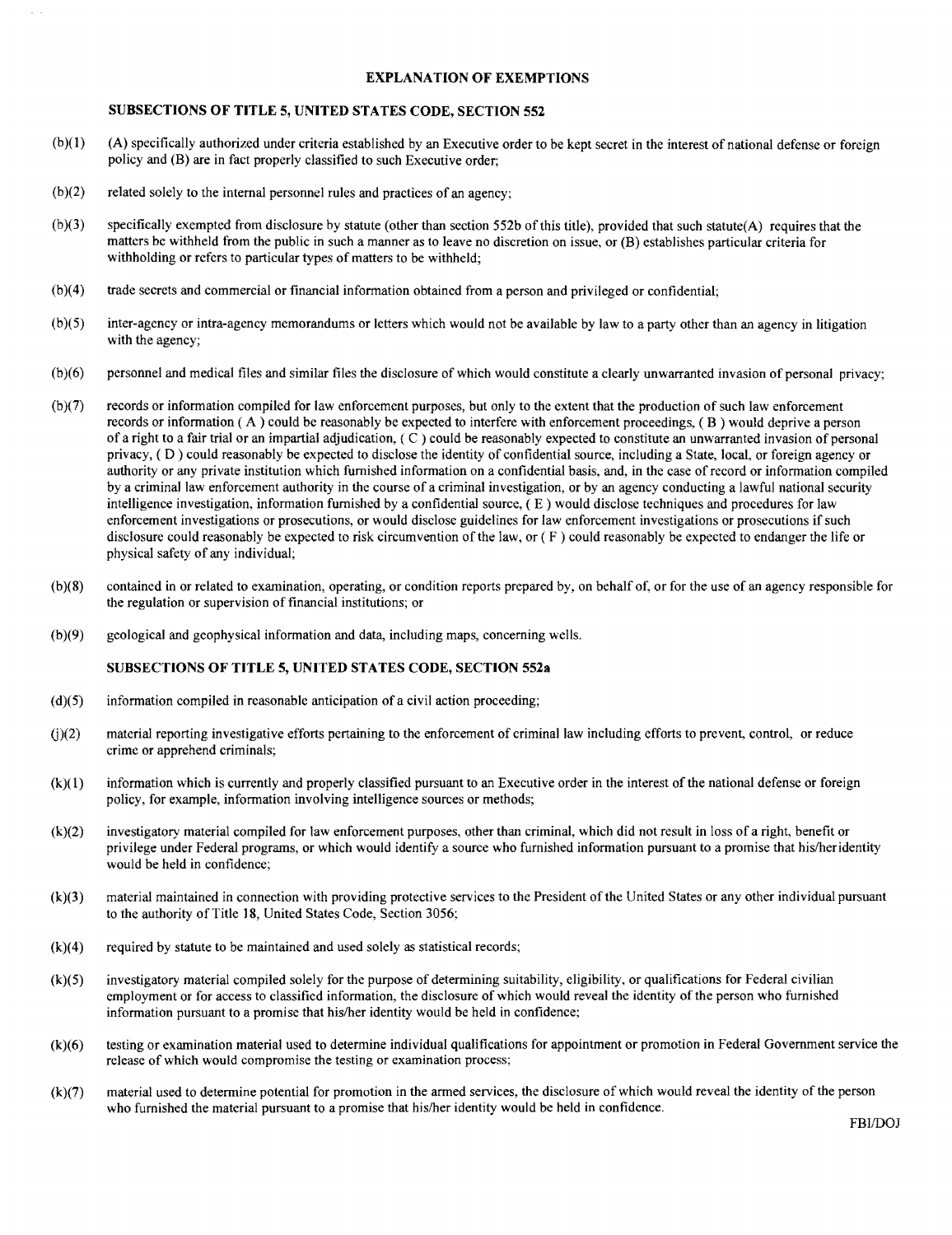| <b>FOIPA Process Board</b> | 2/28/08 |    |  |
|----------------------------|---------|----|--|
| Attendees: Mr. Hardy.      |         | Эć |  |

Mr. Hardy went over the history and purpose of the meeting. The purpose is to discuss problems with requests that have been "handed off" between the units and FDPS issues as to the flow of the work.

Mr. Hardy mentioned that it is almost time for the Vice President Nomination project to begin. The process will be set up and only certain people will be handling this material. Once it begins, it will need to be handled quickly.

| <b>Negotiations:</b> The Unit Chiefs and<br>are handling the negotiations in the queue. |     |
|-----------------------------------------------------------------------------------------|-----|
| The WPUs indicated that all large queue requests are being sent to this queue.          |     |
| There are now 84 large queue requests in the entire system.                             | b6. |
| Mr. Hardy asked the Unit Chiefs for the number of requests they are working on.         |     |
| The FOIPA Negotiate Queue Report dated 2/28/08 indicates that:                          |     |
| has 5 requests assigned to him.                                                         |     |
| has 3 requests assigned to her.                                                         |     |
| has 1 request assigned to him.                                                          |     |
| There are 6 requests not yet assigned to a UC for negotiation.                          |     |
| Requests for LCN files will be sent to the Negotiation queue.<br>will get               |     |
| in touch with the LCN Unit for direction on whether or not the requester should         |     |
| be called for negotiation purposes.                                                     |     |
| Handling requests from prisoners who are indigent and their request will require        |     |
| duplication fees: Should three sections of documents be scanned/100 free pages          |     |
| processed and then address the rest of the file or negotiate before the request is      |     |
|                                                                                         |     |
| will be publishing the negotiation procedures.                                          | bб  |
| Negotiation queue leadership:<br>will be retiring this spring. RIDS                     |     |
| Management will be looking at one senior person and maybe a couple of junior            |     |
| employees to carry on the negotiation process. Recommendations should be sent           |     |
| $\frac{1}{10}$                                                                          |     |

Contract requests: These requests will go to the Negotiation queue as well.

LCN files: Processed files regarding LCN matters should be forwarded to the LCN Unit for review. They should be looking for information we plan to release that could jeopardize what they are working on. They are not doing another FOIPA processing review. Be professional with our interactions with them, we are just glad they are willing to do a review.

-1-

WPUs do not have any issues with the receipt of requests, the process is working fine. Future tracking of the "special" requests will certainly be beneficial.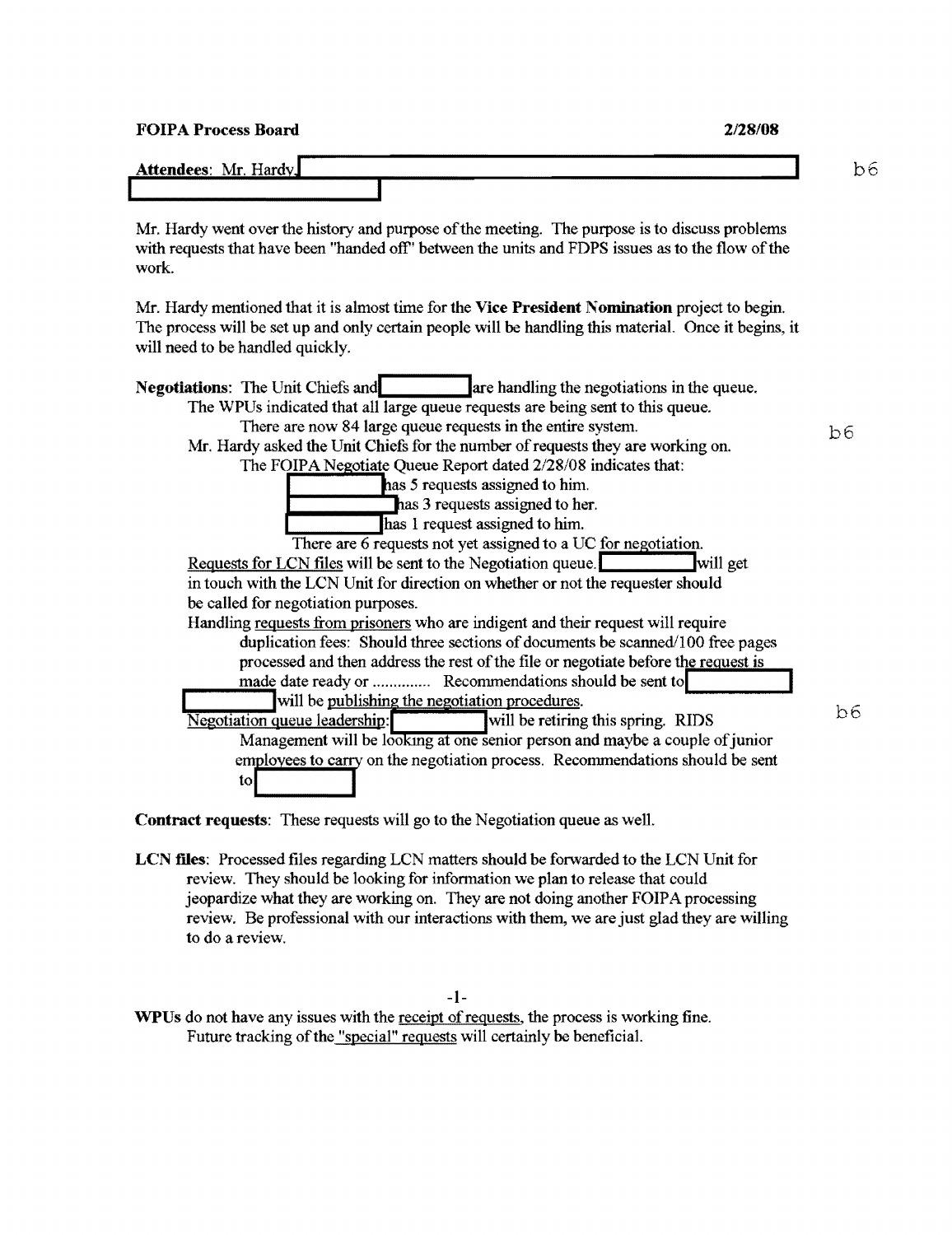WPUs send<br>a letter every 90 days regarding fees due. They maintain fee coordinators for numerous requesters. There were 61 exclusions in 2007 and only 20 in the previous two years. WPUs are looking for a new contact for CTD and 9/11. CTD has an Executive Secretariat that should be able to assist. There were no suggestions for a new contact for 9/11. Reading Room CDs: The WPUs will have one employee sort them each week so specific CD's can be easily located. BOSU will be contacted for possible assistance. Incoming letters with government agency letterhead: All referrals should be backlogged. SRU will determine if the referral is perfected or not. WPU employees should be made aware of and watch for RD/FRD information. WPUs last two classes need to be trained on this information. There is an unclassified "green" book and a video that may assist. Classification Units will check with the Department of Energy for any new materials that might be useful in the training. SRU will report monthly regarding appeals not yet scanned. The WPUs try to finish up their open appeals the last week of the month. It was noted that sometimes the closing letter comes in before the appeal was scanned into FDPS. WPU searching databases. Many databases, to include the I drive and the DNA database at Quantico are searched. For DNA database checks, a form is filled out and sent to Quantico. Most reports are filed by Lab #. The information can't always be retrieved by a name and date of birth. Special language is used for the I drive. A list of the databases searched by the WPUs was provided to UC/TCs. WPU will try harder to scope the files before the documents are imported into the file. WPU should be advised when there is a quality control issue with the documents scanned in. DocLab has the ability to "straighten" a page that was scanned at an angle. WPU will contact DocLab about this. Incoming referrals should be matched with the corresponding open FOIPA requests. It was noted by WPU that there are times when it is not possible to make the match. If it is determined at a later date that the referral should be matched with an open request, the referral can be closed and the documents scanned into the open request. When checks or money orders are sent in before the request is processed and duplication fees charged, they should be returned to the requester. If the check/money order was forwarded for deposit, please advise the WPUs and provide the FOIPA number. There have been a few times where the funds have been received and scanned into the folder but the RTS tab was not used to record receipt of the funds. Again, advise WPUs as both are excellent training opportunities.<br>Advise WPUs when Liaison referral responses or other Liaison referral responses or other materials have not been scanned after a few days. The LAS requesting the scanning should be sure to attach a scanning sheet. -2-**MIOGIMAOG** requests: The preprocessed material is very old. WPU indicated that if the request is for small portions, the material is reprocessed. If the requester is a prisoner, the preprocessed material is released as it is now. SRU will tackle this and see that they b6 b6 b2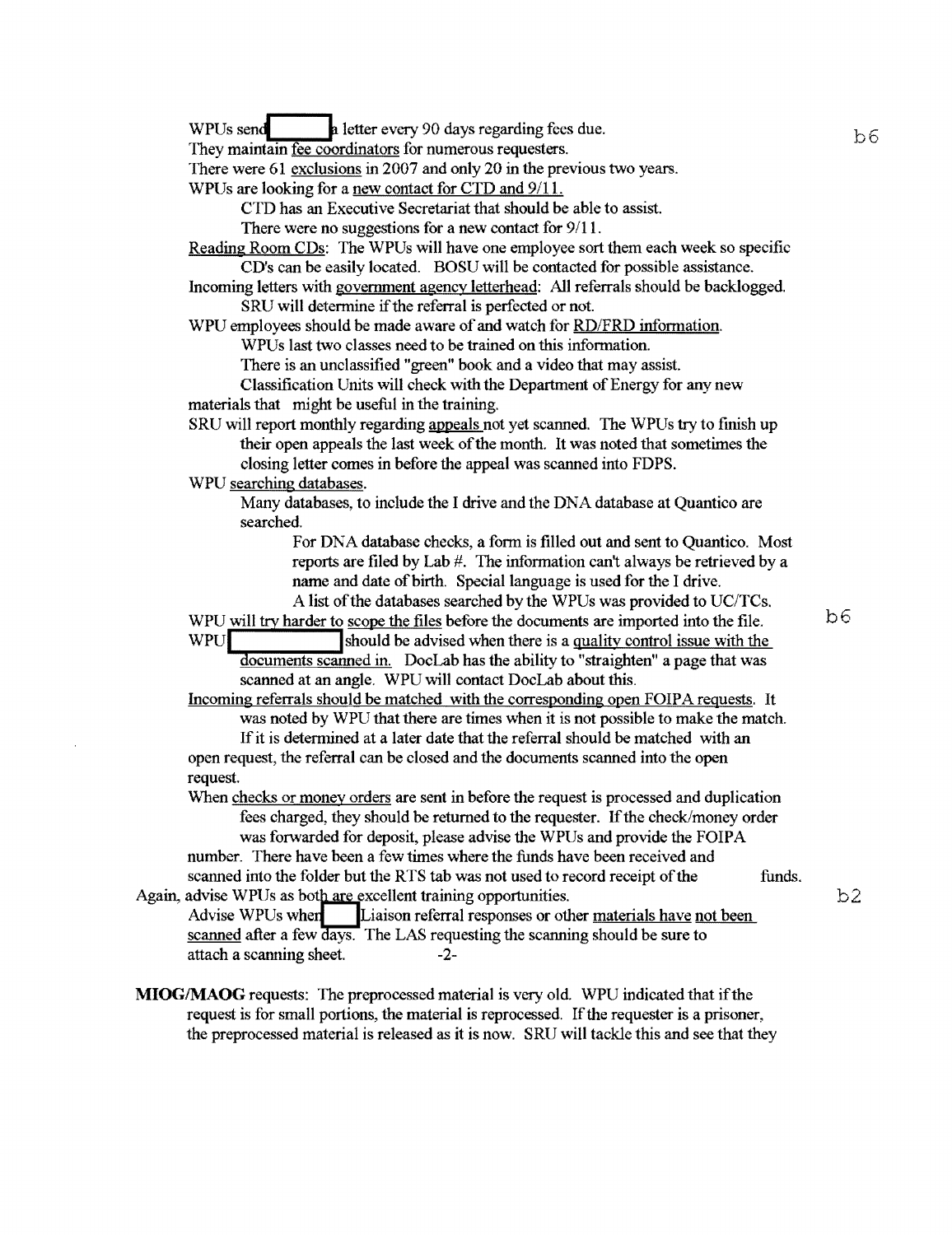| are on the Website.                                                                                                                                                                                                                                                                                                                                                                                                                                                                                                            |                      |
|--------------------------------------------------------------------------------------------------------------------------------------------------------------------------------------------------------------------------------------------------------------------------------------------------------------------------------------------------------------------------------------------------------------------------------------------------------------------------------------------------------------------------------|----------------------|
| HiVis materials are to be tagged for the Website and how are we to advise<br>This subject will be addressed at a future meeting regarding "special" requests.                                                                                                                                                                                                                                                                                                                                                                  | b6                   |
| Liaison:<br>will no longer be the Liaison. The material can be FEDEXed<br>by using a 0-4 form to the following address<br>directly to                                                                                                                                                                                                                                                                                                                                                                                          | b <sub>2</sub><br>b6 |
| Remember to double wrap all classified material.<br>Material classified Top Secret, Confidential/SCI, Secret/SCI, or TS/SCI or higher must be<br>taken to HQ Room 5334 for control documents. FEDEX does not handle highly<br>sensitive material.<br>The highly classified material cannot be FEDEXed to HQ. Other arrangements<br>will need to be made.                                                                                                                                                                       | b2                   |
| FDPS will be modified so it can track time for decisions on fee waivers and expeditions. When<br>the LAS enters the information, FDPS will note the date it happens.<br>SRU would like to have uncounted reopens and DRC appeals in a different color<br>so they can be easily spotted in FDPS                                                                                                                                                                                                                                 |                      |
| The Classification Units are talking with the FDPS representatives regarding automating the<br>mandatory reviews.<br>Liaison representative is here three days a week at the most, so there may be<br>The<br>some delay in getting that material back.<br>Liaison will continue to work with us for a while yet. Once CU3 moves to<br>The<br>Winchester the point of contact will be<br>who is currently<br>assigned to the Litigation Support Unit.<br>Classification Unit One will begin reviewing FOIPA work March 1, 2008. | b2<br>b6             |
| <b>FOIPA Units/SV</b><br>Incoming correspondence and other materials are scanned into the FDPS folder daily.<br>The LASs should check their request folders each day to check for new materials<br>that have been scanned. They could be: a status inquiry<br>Liaison response,<br>incoming referral that corresponds with your request or funds for duplication fees.                                                                                                                                                         | b2                   |
| $-3-$<br>When outgoing referrals are sent by the FOIPA/SV Units, the referral letter and the<br>documents being referred should be scanned on the administrative side of the<br>FDPS folder. Once the referrals are ready for mailing, a copy of the material<br>should be given to UC<br>Be sure to attach the scanning cover sheet.                                                                                                                                                                                          | b6                   |

The scanning of this material greatly assists the Litigation Support Unit.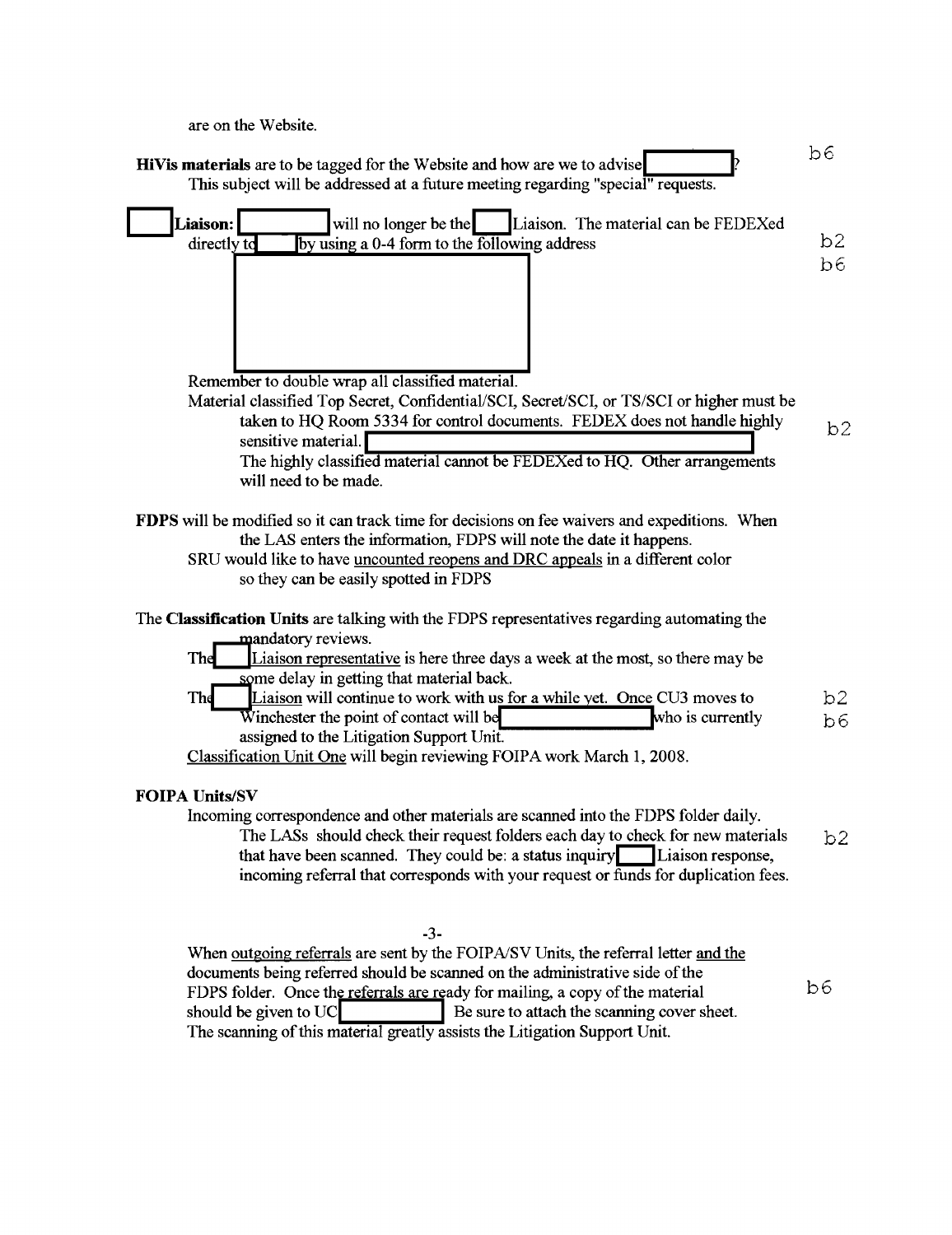- The FOIPA/SV Units should closely check their letters before sending work items to the print queue.
- When materials are returned from one Unit to another because there is a problem or it will be discussed in a future meeting, be sure to bring the FOIPA number and a good description of the problem. These situations can often be used for training purposes and the FOIPA number does prove helpful.
- An FDPS representative will be present at the next quarterly meeting.

-4-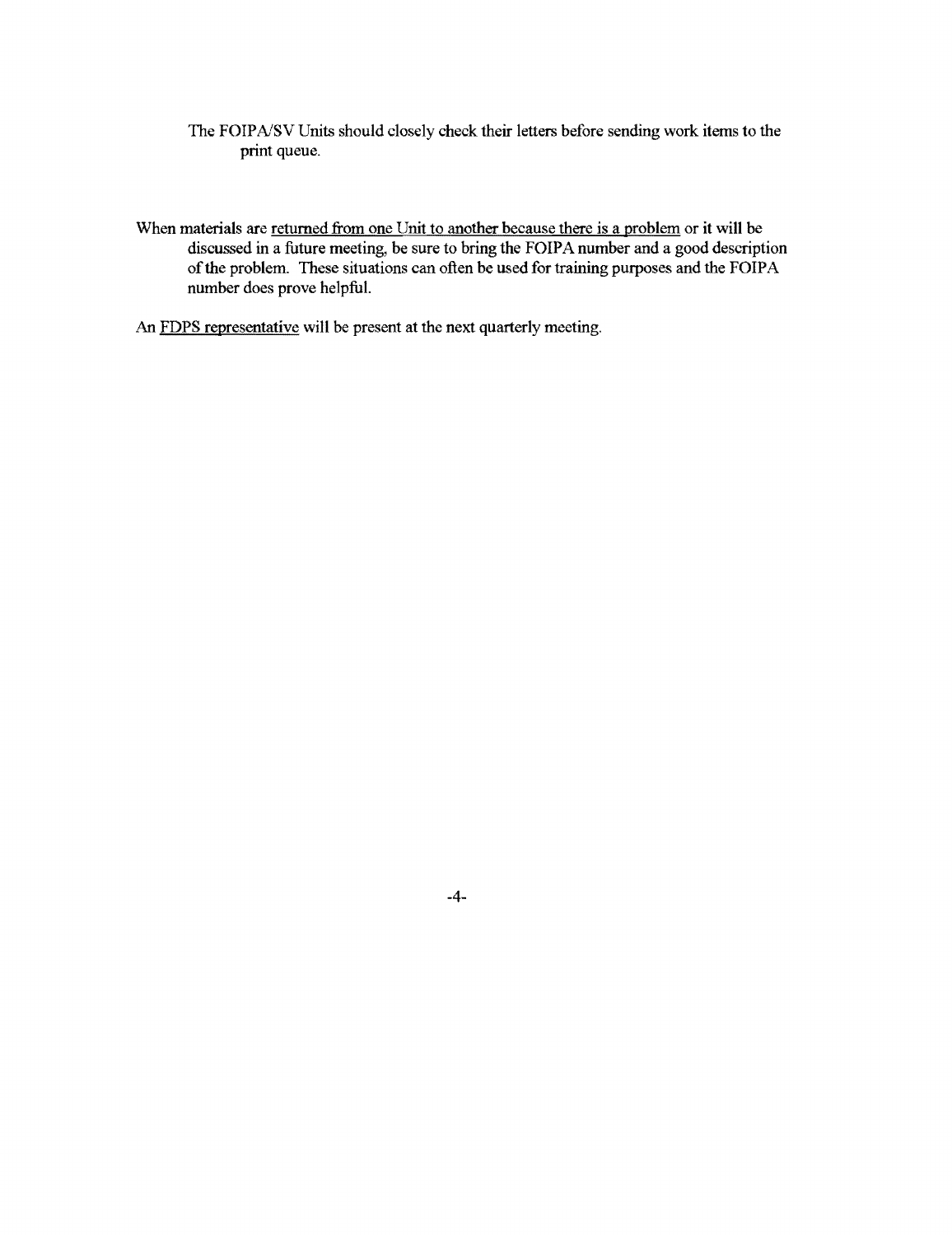# FOIPA Process Board 10/6/08

| Attendees: Mr. Hardy. | $- -$ |  |  |  |
|-----------------------|-------|--|--|--|
|                       |       |  |  |  |

#### "Stop notice" function in FDPS

- Put in stop when requester does not pay and add to list of non payers date the notice
- When they pay, the stop notice should be deleted
- Important to read/add and delete the stop notices

#### Notifying others of payment or non payment of duplication fees

- WPU should email FOIPA Units when payment is received on open request
- When request is being closed for non payment all units should be advised
	- CU so they can return to FOIPA all work items they have
	- WPU and other FOIPA so other requests from same requester can be closed
- Email each other

## When files are not ident or not enough information to ident

Close no record but advise WPU of FOIPA number

## PA - Cited PA - FOIA

Notify WPU when there is confusion on which is correct and provide the FOIPA number

## Multiple work items

When there is more than one section/reference in a request, break down into multiple work items. CU does not have the scissor icon to separate later.

#### Quick Kills will stay as they are

#### OPCA 07 letter

In fifth block of letter, "HQ search" will be removed

# Mandatory Declassification Reviews (MDRs)

- Process explained in Executive Order
- Can be made by private citizen or a Presidential Library
- Given a FOIPA number, assigned to FOIPA Unit and sent to CU right away
- When returned it is processed for all FOIPA exemptions
- 
- Private citizens are responsible for payment of fees<br>• Training for CUs will be scheduled with

#### Classification Review

- Classification review is not necessary if already reviewed pursuant to current E.O.
- Classification reviews should continue until advised that requester failed to pay fees
- Do not wait until fees are paid to begin review of material tagged for next interim

#### "Drlf" forms

- CU should fill out when file is being reviewed for classification.
- Send to the ARC for filing in the original file. Details to be worked out.

#### 190 files - General Rule

Don't call 190 file if just want to see how file was processed before

b6

 $b6$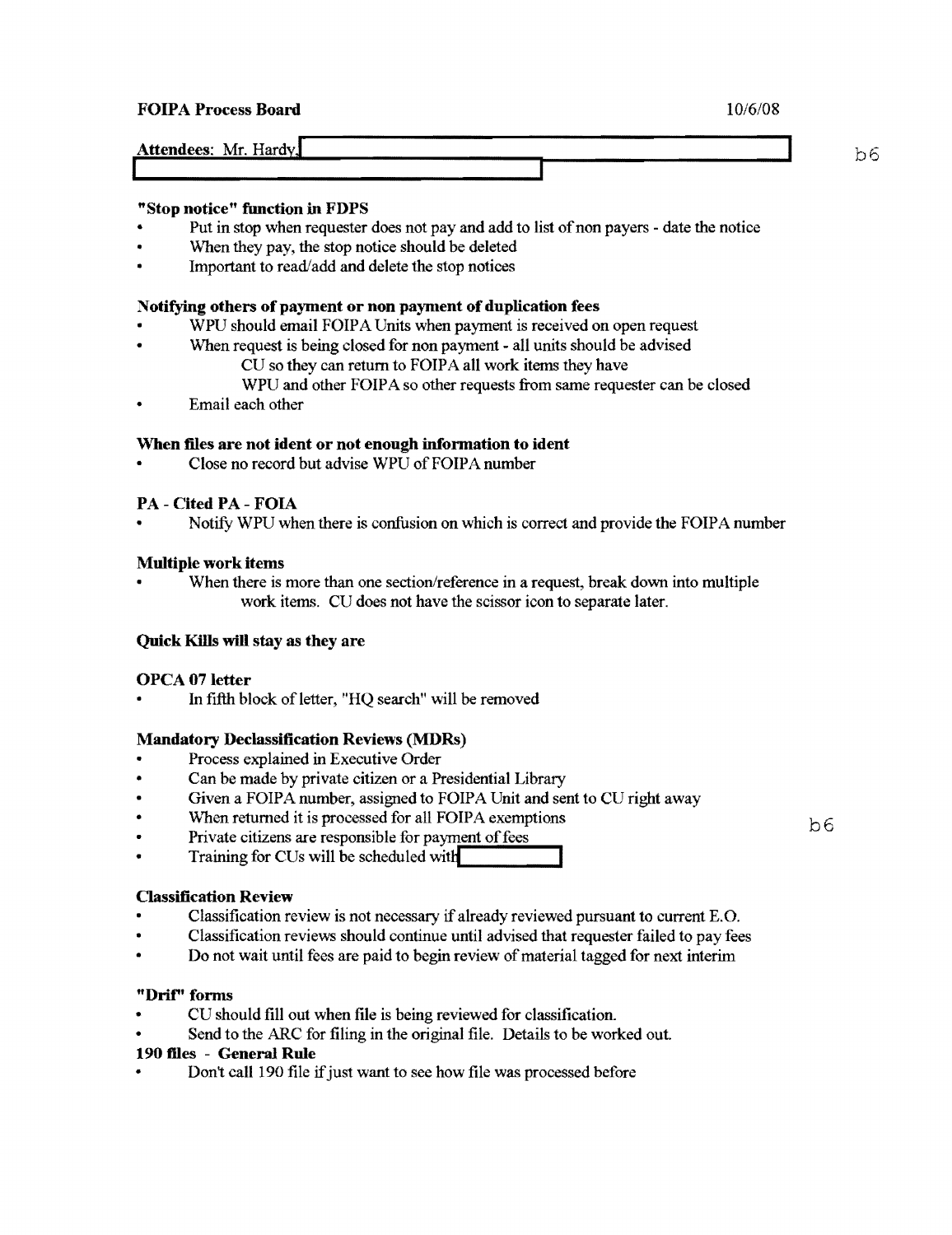• There may be an exception for a particular high vis request

# Uncounted reopens

- Committee to be set up to discuss this issue (SRU/FOIPA/CU)
- What is a remand and an uncounted reopen
- How should we handle
- Do we get credit for pages

#### Appeals

- Requesters can appeal "adequacy of search" responses
	- OIP will advise the requester to go to HQ or specific field office ifhave not already made request there or will look for cross references
- Requesters can appeal "no record" responses Given appeal number and will affirm if nothing found with new search Iffind something, will close appeal and reopen request with an extension
- Requesters can appeal "records sent/destroyed" responses Advise the requester when FBI records were sent to St. Louis/NARA or were destroyed Give the appeal pitch in letter as has the right to appeal the adequacy of the search OGe confirms they have the right to appeal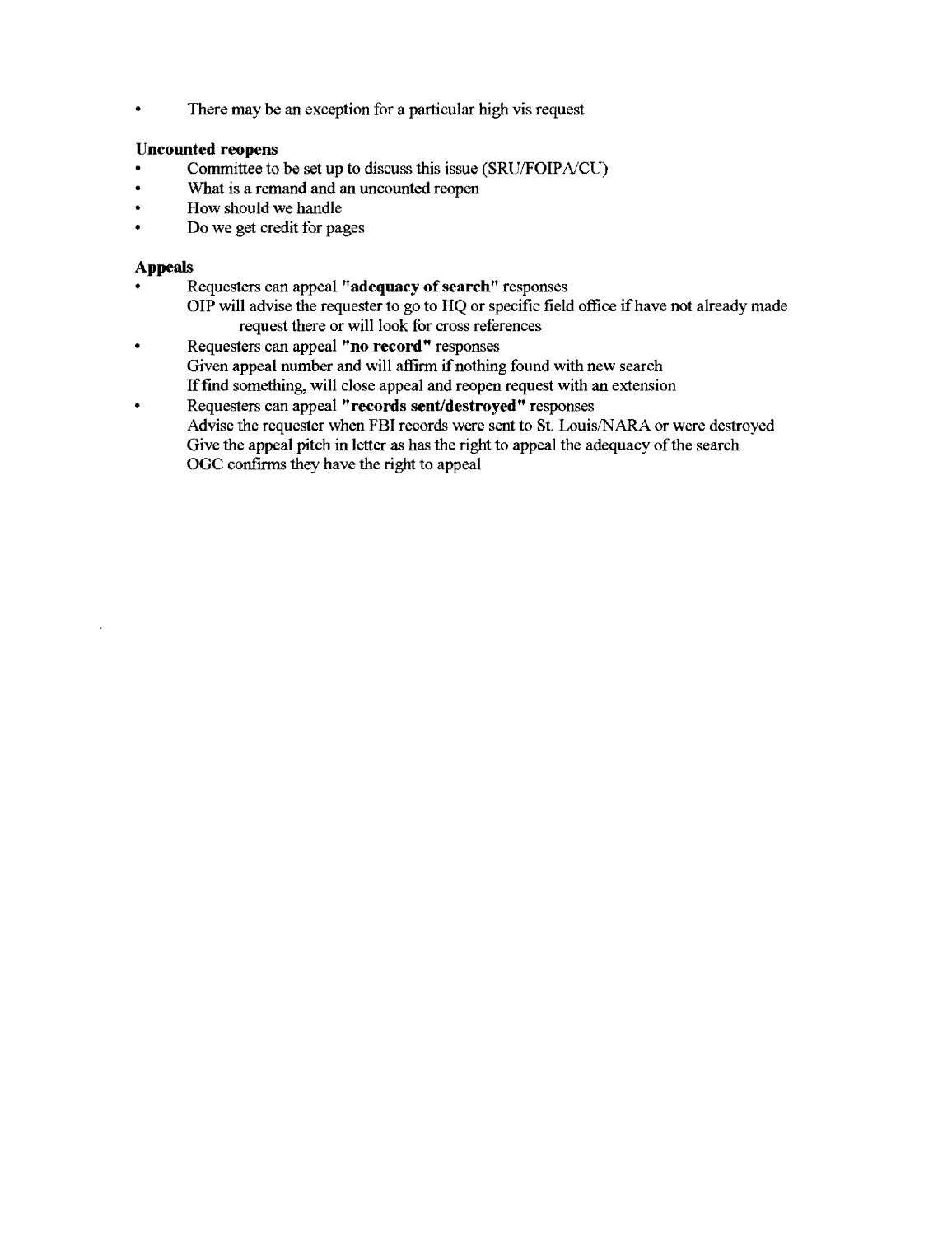FOIA Process Board Meeting and April 2009

A ticket will be put in to change the appeal paragraph on the letters where the change has not already been made.

When sending work items to the Classification Units, we can use the Classification Review Request form. It assists the Classification Unit in tracking the requests.

VerifY in each request that the new search has been done. If it appears that the new search was not done, advise the appropriate WPU Unit Chief. There should be notes in the FDPS folder.

Referrals, especially incoming Department of Defense referrals, will be sent to Doc Lab for scanning and then importing into FDPS. This will ensure that the document is OCR'd and retrievable with the OCR search.

NARA approved FDPS system in 2003.

The document processing system is a newer version of hi view and is compatible to ours.  $b2$ There are several advantages to their system:

Move anything from anywhere to anywhere else by click and drag.

It will not repopulate everytime you move something

Creates a working copy that can be sent to the classification unit for review while at the same time, the disclosure unit can be processing for FOIPA exemptions. When it is completed, hit the Merge icon and it will bring the classification version together with the Disclosure version to be one again.

Disclosure will not have to wait for Classification to finish before they start. There are a lot of management tools.

#### Audio/Video media

The audio/video equipment in the East Wing is an unclassified system.  $b6$ is checking into getting a classified system

The video system will handle VHS video, CDs and DVDS. The audio side does reel to reels and cassette tapes.

Ifthere is an issue or problem with the media, we were instructed to release the paper documents and advise the requester of the existence of the media. The requester may not want or need the media.

 $b6$ 

**\_\_\_\_\_\_ ........... lwill** provide the WPUs the written instructions on how to make duplicate copies of the media. Hands on training may also be necessary. The WPUs can then make a duplicate of the media in the file. The original will be returned to the file and the duplicate stored with<br>until the request is assigned. Notes should be placed in FDPS.

There will be times when media is discussed in the file; however, there is no media provided by WPU. WPU should be contacted at that time. They will then get in touch with the field office.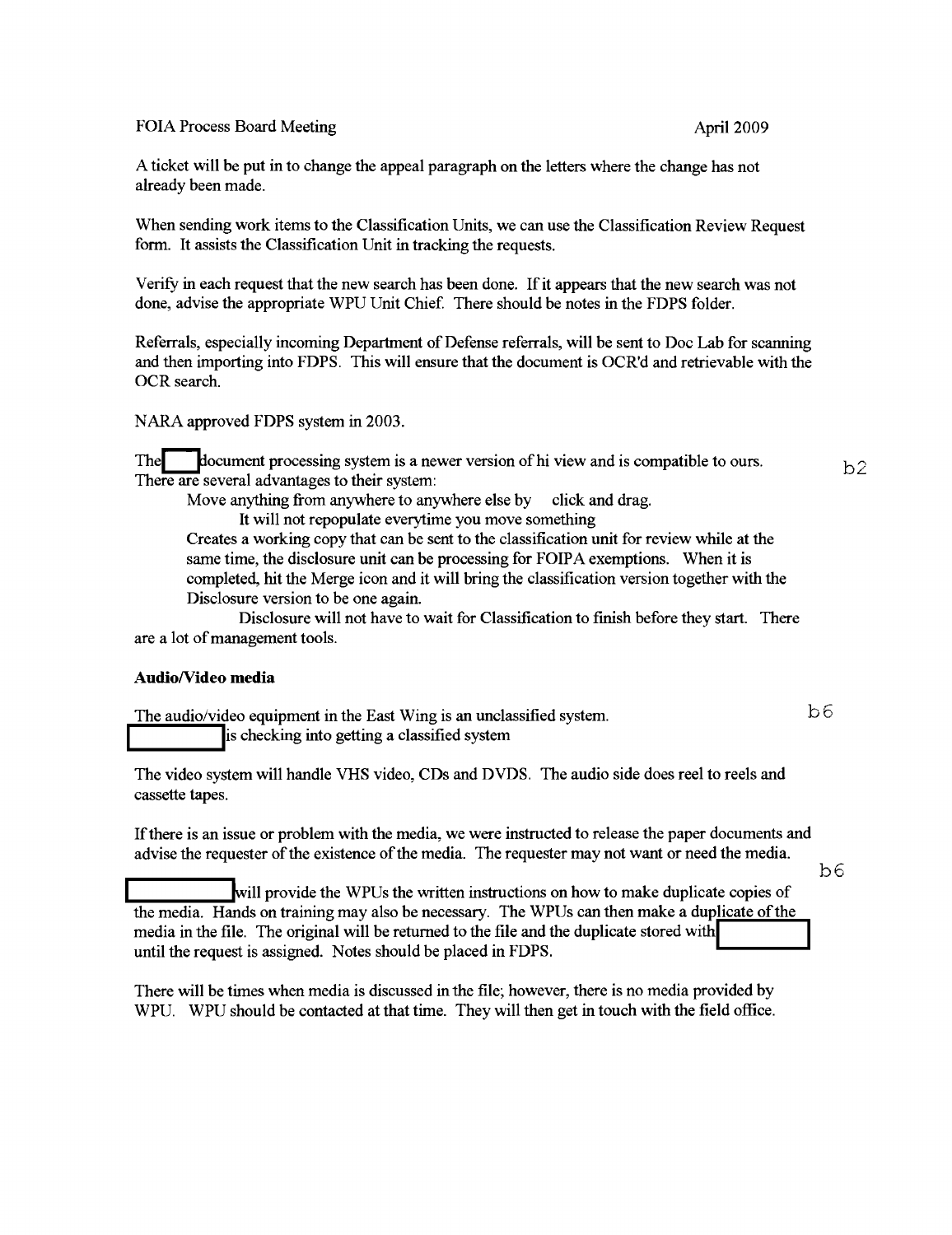If the media has a chain of custody fonn and/or is stored in the evidence room, it is considered to be evidence. It is not to be processed in response to a FOIPA request. If the media has been made a part of the file, then it is to be processed.

If the media was found in the criminal's house or car, it is considered evidence and is outside FOIP A. If the media was created by the FBI, it should be processed. The decisions involving media will be made on a case by case basis.

 $\rightarrow$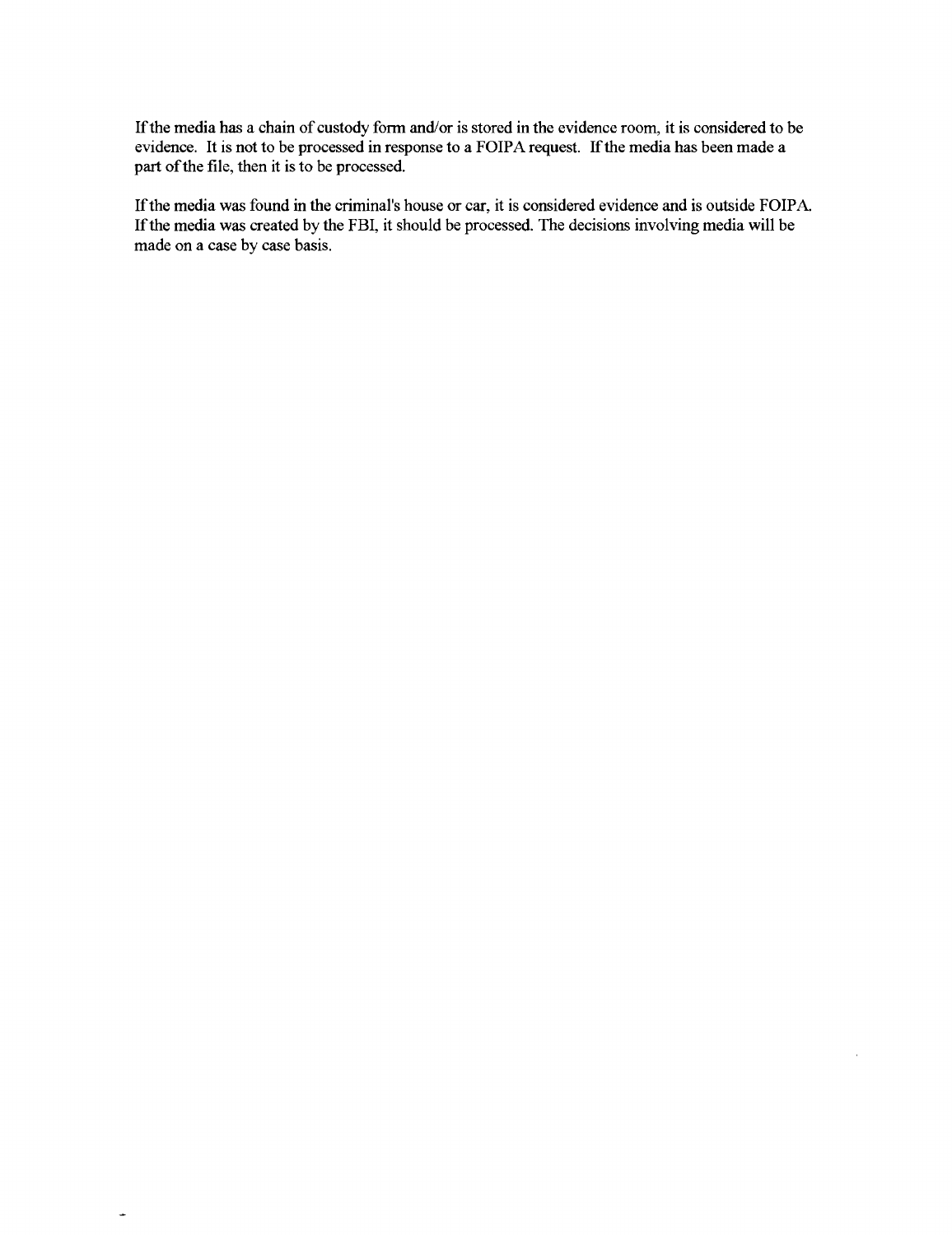# Sentinel Search vs UNI search

- will prepare a test search demo to show Sentinel capablities vs UNI search
- If Sentinel proves to be a better option, we will go to Sentinel searches, advise OGC regarding change for declarations

# New FOIA statute

• Waiting on new implementation instructions from Dept of Justice

## Negotiation

- Detennine what is responsive and note on negotiation report scanned into request.
- Files should be scanned on Section level
- Ensure employees are aware of and reads Negotiation reports
- Negotiations should mark whether classified
- Scoping vs Negotiation

## Fee Waiver Coordinators

Call to limit date frame

## **Backlog Manager**

replacement will be backlog manager. For now  $\Box$  and  $\Box$  will handle

# b6

## Uncounted Reopens

• Tabled for now, will set up meeting with Units and BOSU to discuss

# File Scanning

- Ensure (per Division policy for T drive) that files are scanned by section for references.
- Files are being scanned at the field level, once a FO has been completed we will ignore to FO rules and handle as we do HQ files.
- Tampa has been completed, coordinate with DOJ attorneys for appeals

# On the Horizon

Directorate of Intelligence has given pennission to limit classification, in 100 file series only, for files dated 1959 and earlier to Human Intelligence sources only. Stamps have been ordered and ticket placed for FDPS changes. FOIA will handle classification in these instances, eliminating forwarding to CU for review

b6